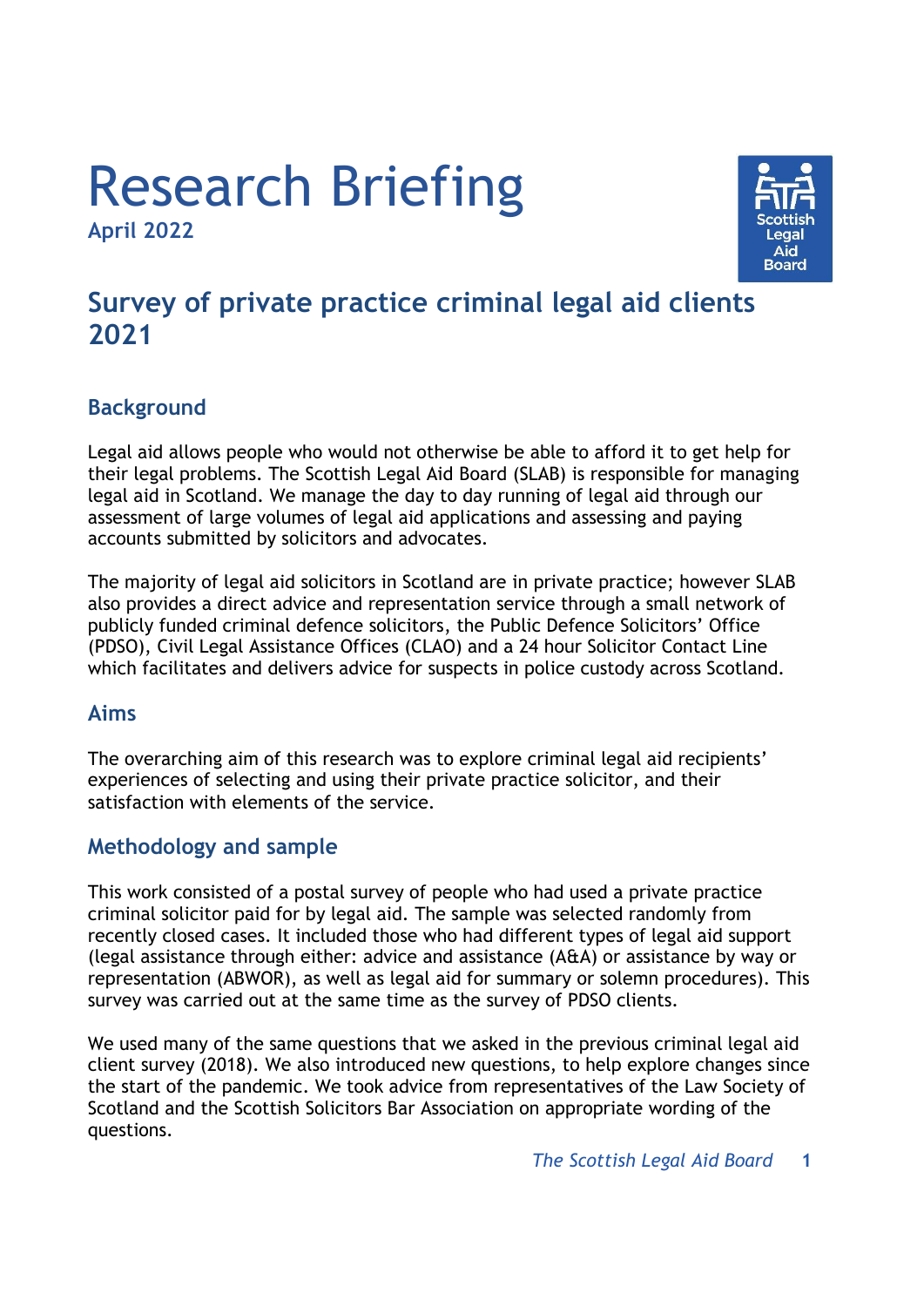SLAB contracted IBP Strategy & Research to undertake the postal survey for us. The survey questions were translated from English into six languages used by those in the sample. These were: Arabic, Lithuanian, Polish, Romanian, Russian and Simplified Chinese. Six people overall used the translations, to respond to either the private practice client survey or the PDSO client survey. Although most people completed the survey by post there was also an option to complete it online (in English and all the above languages). Eleven people overall took part online.

The survey fieldwork took place in October and November 2021. IBP contacted 5,740 people for the private practice survey, and had a total of 242 responses. One hundred and four surveys were undeliverable, giving a response rate from the delivered sample of 4.3%. Response rates for the three sub samples<sup>1</sup> (the types of criminal legal aid identified earlier) were reasonably similar to the overall response rate. They ranged from 3.5% for those who had had solemn legal aid, to 4.4% of those who had summary criminal legal aid.

## **Profile of respondents**

The characteristics of respondents to this survey are mostly in line with expectations of criminal accused. For example, they contain a higher proportion of males (80% of those who gave a valid response), and are more likely to have a health condition or disability (70% mentioned at least one) than the general population.

However, the sample of respondents to the survey is generally older than we might expect for this population generally. They are also typically older compared to the original sample of criminal legal clients used for this research; 52% of the original sample were aged between 18 to 34, compared with just 23% of those who gave a valid response to this question. This difference may be partly due to older clients being more likely to have a fixed place of residence, or being more likely to complete paper surveys, or surveys in general. We do not have any evidence on whether the experience of criminal legal aid is substantially different for different age groups.

## **Summary of key findings**

Responses were mainly positive, with findings similar to those in 2018. Tables showing the responses to all the questions are provided in Appendix 1: Response Tables.

 $\overline{a}$ <sup>1</sup> A&A or ABWOR, solemn and summary.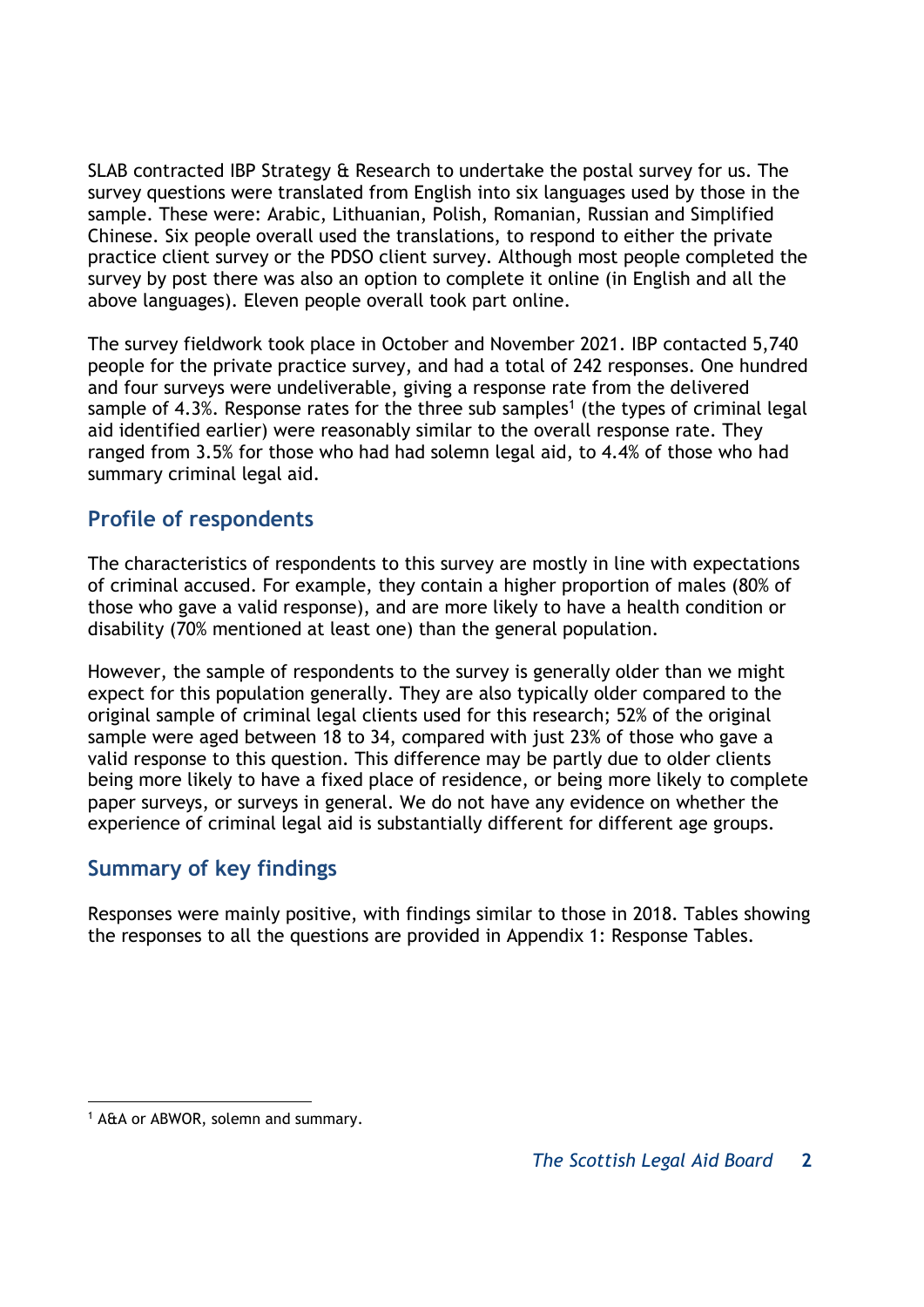## **Accessing a solicitor**

Ten people (5% of those who gave an opinion<sup>2</sup>) experienced difficulty finding a solicitor to help them. This is identical to the 2018 private practice criminal client survey. The most common difficulty was not having many solicitors in their local area (five people).

When choosing a solicitor previous use (43%) and personal recommendation (22%) were the most important factors. No-one used social media to help choose a solicitor. Ten people (4%) felt that their personal characteristics made it more difficult for them to access a solicitor. Nine of these gave further information on what made it difficult. Six related their difficulties to health (mental or physical) or disability (e.g. "because of my heart condition it was impossible to get a face to face … contact overall was poor even by telephone"). Two people had difficulties due to being homeless at the time, and one due to being unfamiliar with the criminal justice system.

## **Experience of using a criminal legal aid solicitor**

Most respondents thought the overall service from their solicitor was good (84% of those that gave an opinion, compared with 86% in 2018) and that they would use them again if charged with an offence (92% of those that gave an opinion, 85% in 2018). However a small proportion (6% and 8% respectively) disagreed on these aspects.

In terms of the activities undertaken by their solicitor, people were most satisfied with how their solicitor explained things. Of those who gave a view, 89% felt their solicitor was good or very good at explaining things clearly in a way they could understand, whilst 86% felt their solicitor was good or very good at explaining the evidence against them, and options for what to do next.

Respondents rated their satisfaction with the method(s) they used to communicate with their solicitor. Phone calls, face to face and letters / postal were the most commonly used methods (each used by 79% of respondents). Letters / postal were the most highly rated (87% 'good' or 'very good'), although face to face and phone were close. The rating of letters / postal may reflect the use of a postal survey. A minority of respondents rated each method 'poor' or 'very poor'. Video calls were the least commonly used method, only 18% had used them at any point to communicate with their solicitor. They were also the lowest rated ('very good' or 'good': 66% / 'poor' or 'very poor':11%).

Most respondents (88%) gave their solicitor proof of income or savings. Of these, twelve people (6%) said that they had problems getting the documents, and seven of

 $\overline{a}$ 

<sup>&</sup>lt;sup>2</sup> Did not answer 'don't know' or skip the question.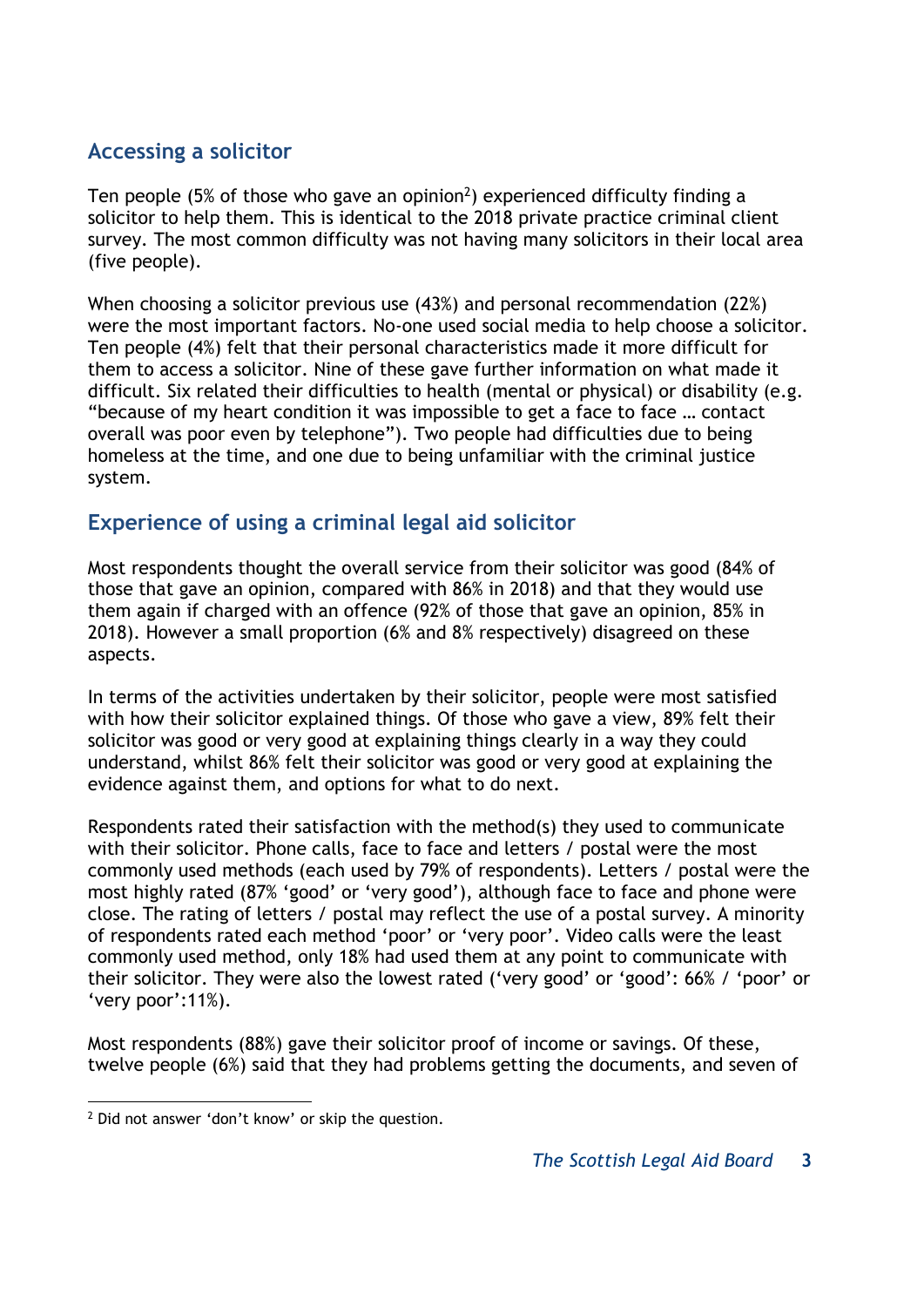these people gave more information on this. The majority of problems related to 'time taken', although there were a variety of different reasons for this: "as I am supported by my partner all evidence had to come from … her bank, employer etc", "self employed and had to go to accountant", "phoned bank for statement but didn't receive one so went into bank". One person referenced online methods (suggesting these were problematic for them personally): "more things are online, but was successful taking screenshots and sent via email". For one person's ill health appears to have been an issue: "I was detained in hospital for a period of time, I lost and forgot many documents".

Thirty five percent of those who gave a figure said that they had only been prosecuted for one offence (the offence they answered the survey about). A little under one third (29%) had been prosecuted for 6 or more offences.

## **Experience of contacting SLAB**

Just seven people (3%) said they had contact with SLAB about their criminal case. Only six of these expressed an opinion; all of them rated the service they had from SLAB as 'good' or 'very good'.

#### **Going to court**

Most respondents (89%) said that their case went to court, with most of these (85%) appearing 'at a court building only'. Only 12 people experienced 'virtual court only', all but one of these came from the summary legal aid sample (the other was from the A&A/ABWOR sample).

The majority of those whose case went to court had positive opinions about the experience. Overall, only 6% of those who gave an opinion (12 people) thought their solicitor was poor or very poor at representing them at court (all of these attended at a court building only). When split by aid type (A&A/ABWOR, solemn or summary) the proportion of those having solemn legal aid who said their solicitor was poor or very poor at representing them was significantly greater than might be expected by chance. However the number of respondents is very small, so we cannot be sure how representative this is.

In terms of their functional experience of court the majority were satisfied, although a sizeable minority of those who gave an opinion said that they were 'never' or 'hardly ever' able to speak to their solicitor privately (13%), and that their court case 'never' or 'hardly ever' began when they expected (11%) or took the length of time they expected (9%).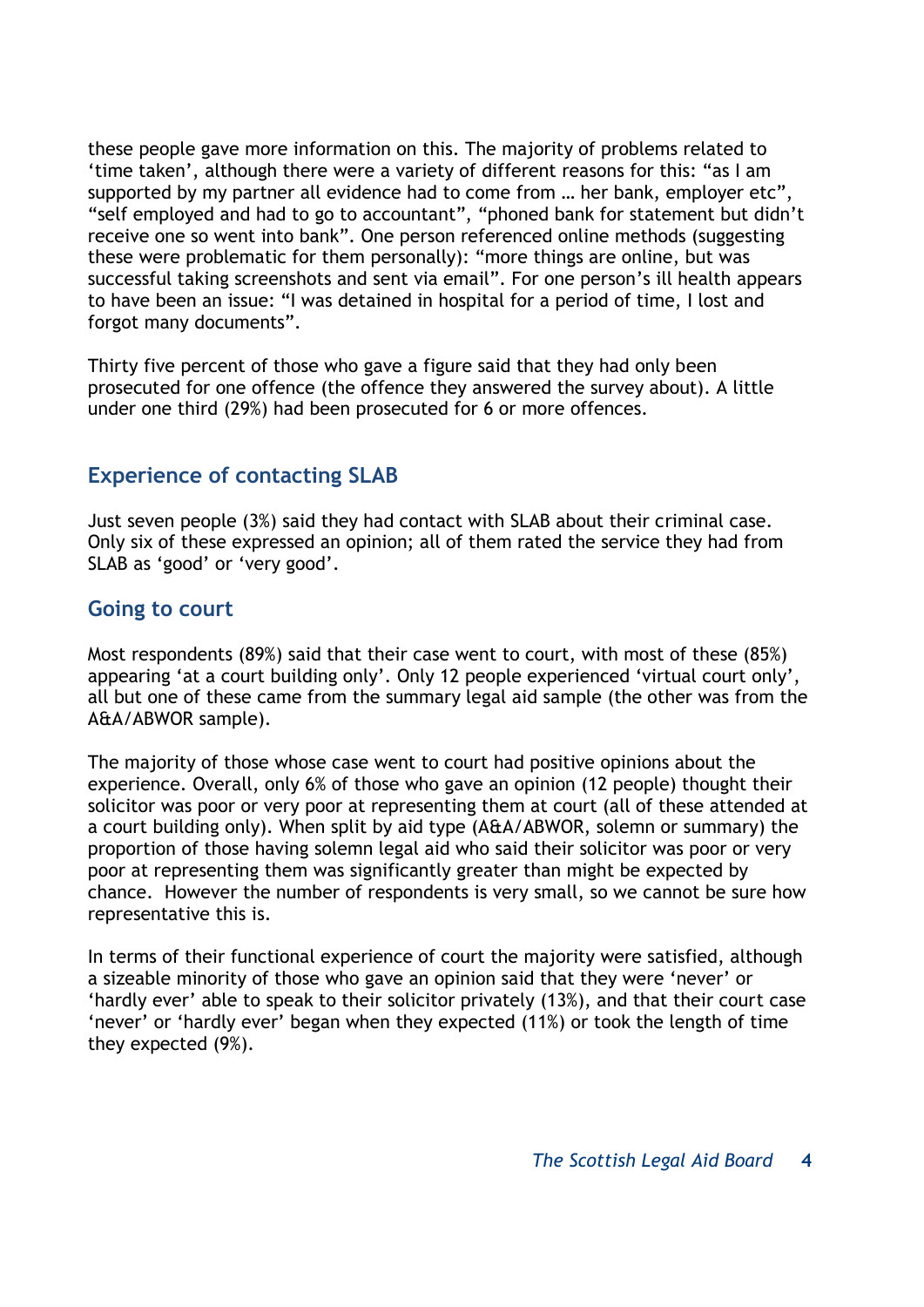## **Reflections on the experience of using their solicitor**

The survey asked respondents for comments on their solicitor, the Scottish Legal Aid Board or their experience overall. There were 92 responses to this question. These were mainly positive (63) with 19 negative, six mixed and four miscellaneous. Unsurprisingly, the majority of the comments were about their solicitor, although some also referred to other parts of the criminal justice system.

Most of the positive comments show appreciation without giving further detail: "I have the best lawyer in the whole of Scotland", "he's the man", "I am glad of legal aid because I could not pay that man as much as he deserves". Some describe a longstanding relationship with their lawyer: "I wouldn't change him for anyone else. Have had him since the early 90s".

Some of the comments demonstrate the importance of understanding the proceedings, and how this helps clients to feel reassured in the situation: "my lawyer was very helpful when explaining everything to me, and made me less anxious when attending court", "The duty lawyer who was appointed to me was very helpful and explained all the procedures and the likely outcome", "my lawyer helped put me at ease and explained things in an easy to understand manner".

Many of the negative comments give case details and ways in which the respondent felt things were not done properly, or were unfair. Some are more general and refer to perceived negative treatment. For example, by their lawyer: "It was my first experience with court and I was very nervous. Don't think the lawyer was sympathetic, told me to shut up", or by other parties: "very pleased with my lawyer but disgusted by the procurator fiscal department and their treatment of me as an individual".

Inadequate explanation, either to or about them, is mentioned by some respondents as a reason for dissatisfaction: "lawyer did not communicate any reasoning as to how overall outcome transpired", "it was only when I was at court I was told about witness statements and what sentence I was likely to get. I should have been told that a lot sooner", "There were loads of weird mistakes involving the police and prosecution that I do not understand".

#### **Conclusions and next steps**

The results are extremely positive, and are also very similar to those from 2018. This suggests that the pandemic has not have a negative impact on experiences of finding or using a criminal legal aid solicitor overall. Very few of the comments received made any clear reference to pandemic restrictions causing problems. This may be due to successful workarounds introduced by firms or other criminal justice organisations.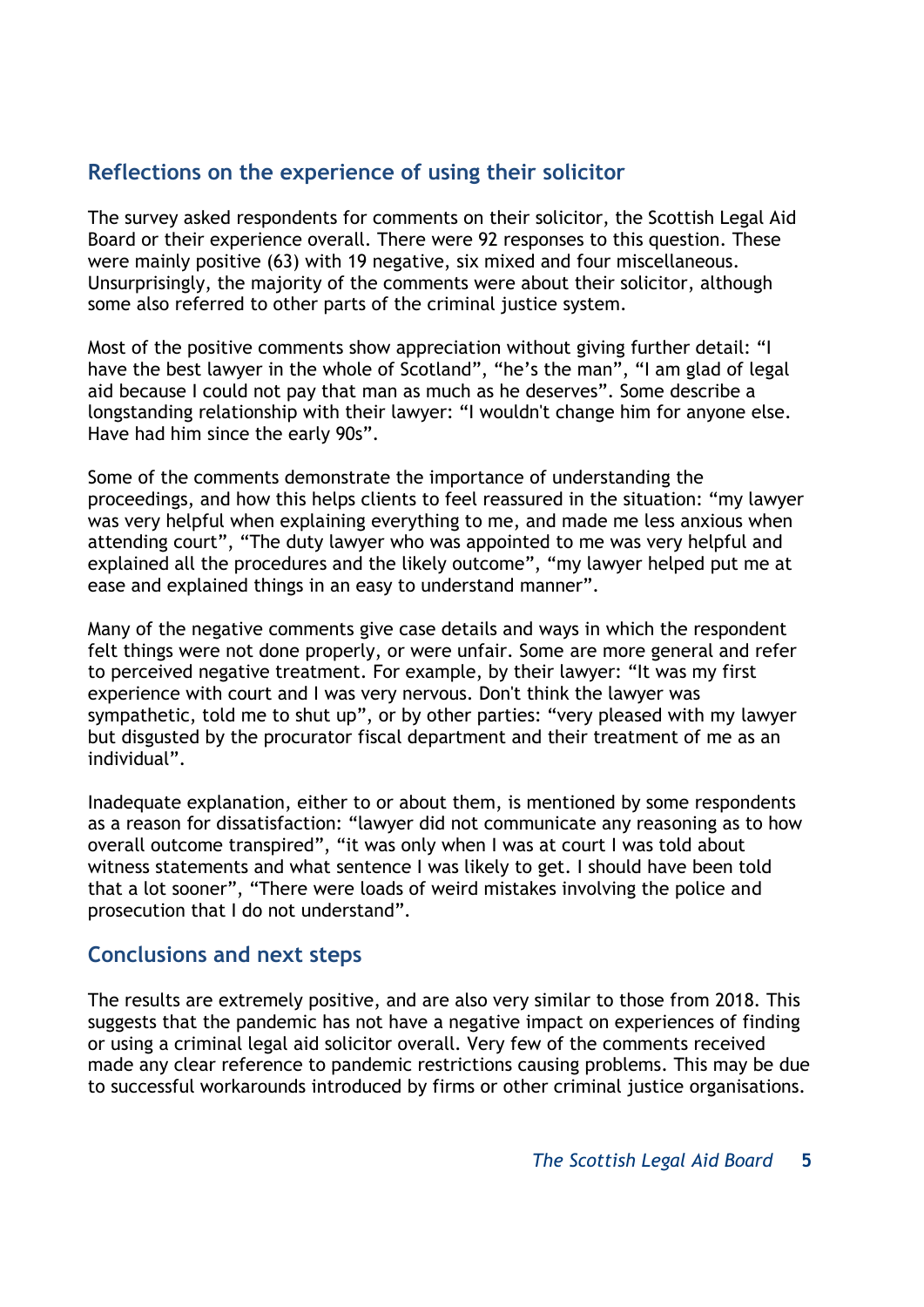We will continue to seek views of stakeholders within the criminal justice system. We will do this through research, as well as other methods, such as consultations.

## **Further information**

If you would like further information about this research please contact SLAB's Research Team at [research@slab.org.uk](mailto:research@slab.org.uk)

SLAB's research publications are available on our website at: <https://www.slab.org.uk/corporate-information/publications/research-publications/>



Research Briefing published April 2022 Scottish Legal Aid Board, Thistle House, 91 Haymarket Terrace, Edinburgh EH12 5HE Tel: 0131 226 7061 [www.slab.org.uk](http://www.slab.org.uk/)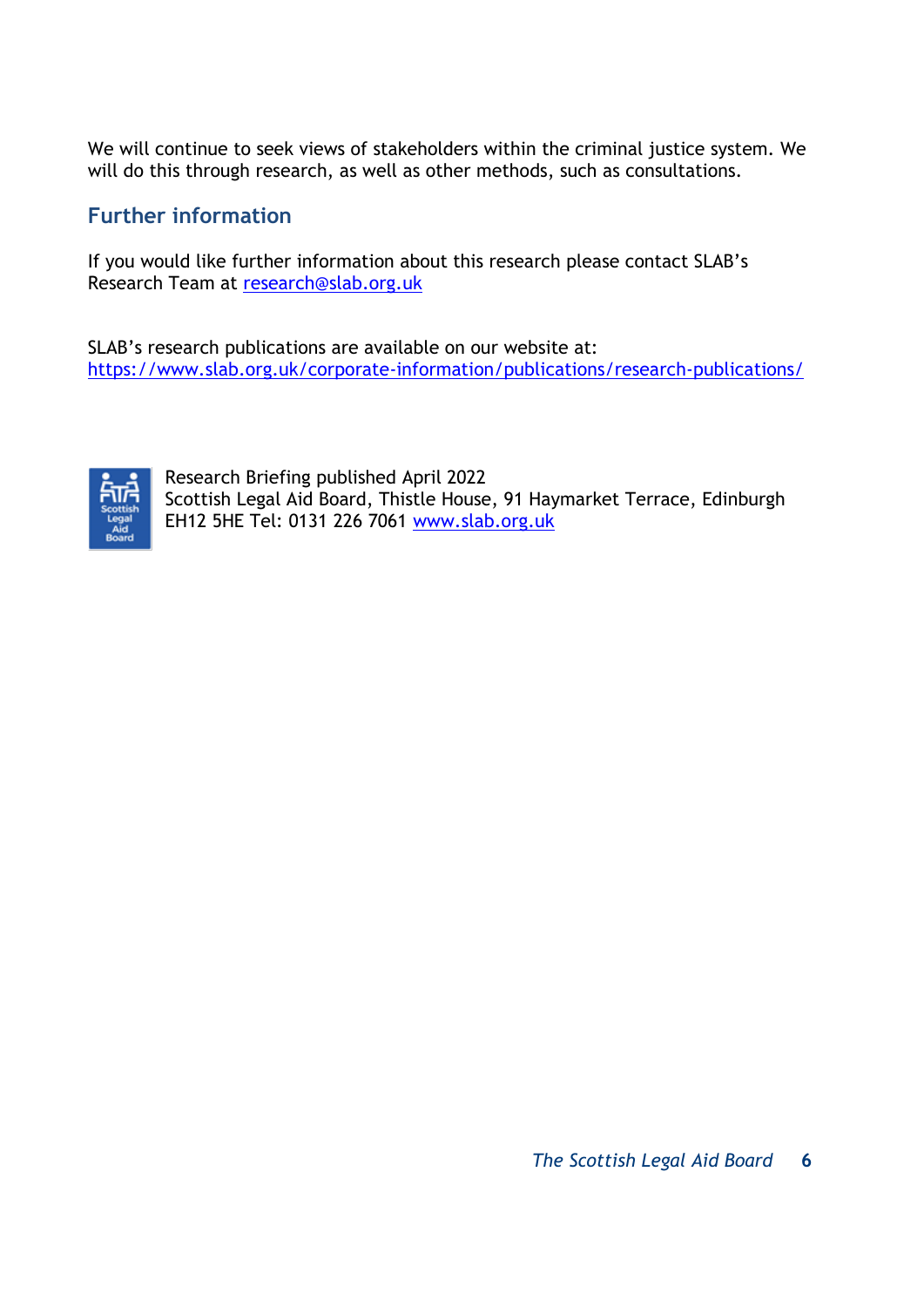## **Appendix 1: Response Tables**

#### **Core survey questions**

#### Q1 Do you have any criminal cases currently ongoing? Please tick one box only

|            | Number | Percent | Percent        |
|------------|--------|---------|----------------|
|            |        |         | giving opinion |
| Yes        | 93     | 38%     | 39%            |
| No         | 145    | 60%     | 61%            |
| Don't know |        | 1%      |                |
| No answer  |        | 0%      |                |

Q2 Thinking about your most recent closed case, was it difficult to find a lawyer to help you?

|                          | <b>Number</b> | Percent | Percent           |
|--------------------------|---------------|---------|-------------------|
|                          |               |         | giving<br>opinion |
| Yes, it was difficult    | 10            | 4%      | 5%                |
| No, it was not difficult | 208           | 86%     | 95%               |
| Don't know               | 10            | 4%      |                   |
| No answer                | 14            | 6%      |                   |

#### Q2a Why was it difficult to find a lawyer to help you? Please tick all that apply

|                                                  | <b>Number</b> | Percent |
|--------------------------------------------------|---------------|---------|
| Not many lawyers in my local area                |               | 50%     |
| Hard to find a lawyer who was willing to take my |               |         |
| case on                                          |               | 20%     |
| I did not know how to find a lawyer              |               | 10%     |
| Other reason                                     |               | 40%     |
| Not answered                                     |               |         |

#### Q3 How did you choose your lawyer? Please tick all that apply

|                                   | <b>Number</b> | Percent | Percent |
|-----------------------------------|---------------|---------|---------|
|                                   |               |         | giving  |
|                                   |               |         | opinion |
| I had used them in the past       | 104           | 43%     | 42%     |
| They were recommended to me       | 54            | 22%     | 22%     |
| They were the Duty Solicitor      | 32            | 13%     | 13%     |
| They were near where I lived /    |               |         |         |
| worked                            | 29            | 12%     | 12%     |
| I was referred to them by another |               |         |         |
| agency / adviser                  | 10            | 4%      | 4%      |
| I saw their website               | 5             | 2%      | 2%      |
| I saw an advert for them          | 3             | 1%      | 1%      |

*The Scottish Legal Aid Board* **7**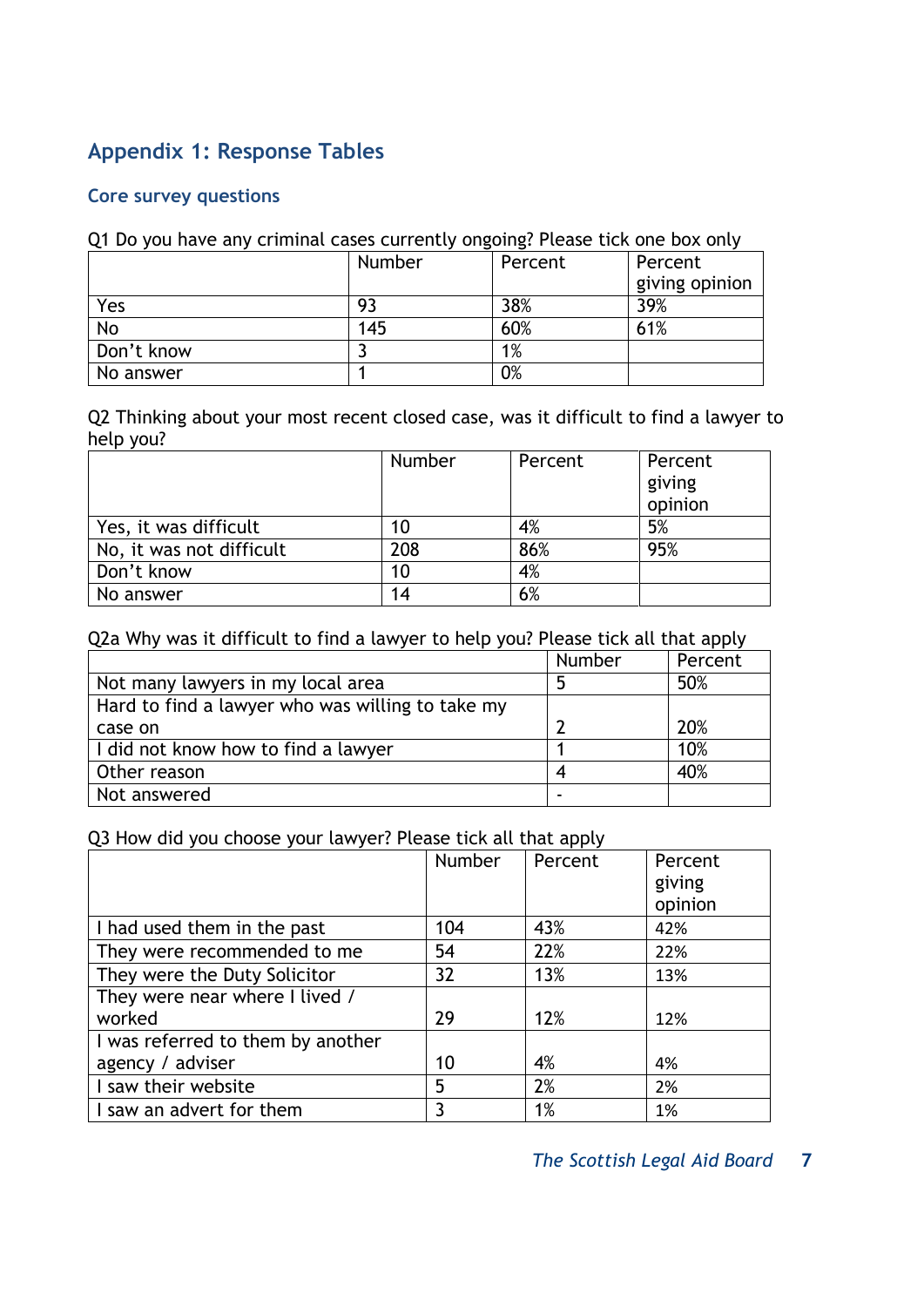| I saw their social media (e.g. Twitter, |    |    |    |
|-----------------------------------------|----|----|----|
| Facebook)                               |    | 0% | 0% |
| I heard about them on social media      |    | 0% | 0% |
| No particular reason                    | 10 | 4% | 4% |
| Other                                   | 17 | 5% |    |
| Not answered                            | 14 | 6% |    |

## Q4 How good or poor was the overall service you received from your lawyer?

|                       | Number | Percent | Percent<br>giving<br>opinion |
|-----------------------|--------|---------|------------------------------|
| Very Good             | 154    | 64%     | 67%                          |
| Good                  | 39     | 16%     | 17%                          |
| Neither Good nor Poor | 22     | 9%      | 10%                          |
| Poor                  | 5      | 2%      | 2%                           |
| <b>Very Poor</b>      | 9      | 4%      | 4%                           |
| Don't Know            |        | 1%      |                              |
| No answer             | 11     | 5%      |                              |

Q5 (a – g) How good or poor was your lawyer at the following…

|                 |            | Very | Good | <b>Neither</b> | Poor           | Very poor      | Don't          | No     |
|-----------------|------------|------|------|----------------|----------------|----------------|----------------|--------|
|                 |            | Good |      |                |                |                | know           | answer |
| Listening to    | <b>Nos</b> | 146  | 53   | 20             | $\overline{5}$ | $\overline{3}$ | $\overline{2}$ | 13     |
| you             | $\%$       | 60%  | 22%  | 8%             | 2%             | 1%             | 1%             | 5%     |
| Explaining      | <b>Nos</b> | 136  | 53   | 14             | 5              | $\overline{4}$ | $\overline{2}$ | 28     |
| things clearly  | %          |      |      |                |                |                |                |        |
| in a way you    |            |      |      |                |                |                |                |        |
| could           |            |      |      |                |                |                |                |        |
| understand      |            | 56%  | 22%  | 6%             | 2%             | 2%             | 1%             | 12%    |
| Explaining at   | <b>Nos</b> | 145  | 51   | 16             | 8              | $\overline{7}$ | 1              | 14     |
| the start of    | %          |      |      |                |                |                |                |        |
| your case the   |            |      |      |                |                |                |                |        |
| evidence        |            |      |      |                |                |                |                |        |
| against you     |            |      |      |                |                |                |                |        |
| and your        |            |      |      |                |                |                |                |        |
| options for     |            |      |      |                |                |                |                |        |
| what to do      |            |      |      |                |                |                |                |        |
| next            |            | 60%  | 21%  | 7%             | 3%             | 3%             | 0%             | 6%     |
| Keeping you     | <b>Nos</b> | 134  | 53   | 16             | 15             | $\overline{9}$ | 1              | 14     |
| up to date on   | %          |      |      |                |                |                |                |        |
| the progress of |            |      |      |                |                |                |                |        |
| your case       |            | 55%  | 22%  | 7%             | 6%             | 4%             | 0%             | 6%     |
|                 | <b>Nos</b> | 138  | 47   | 19             | 9              | 11             | 3              | 15     |

*The Scottish Legal Aid Board* **8**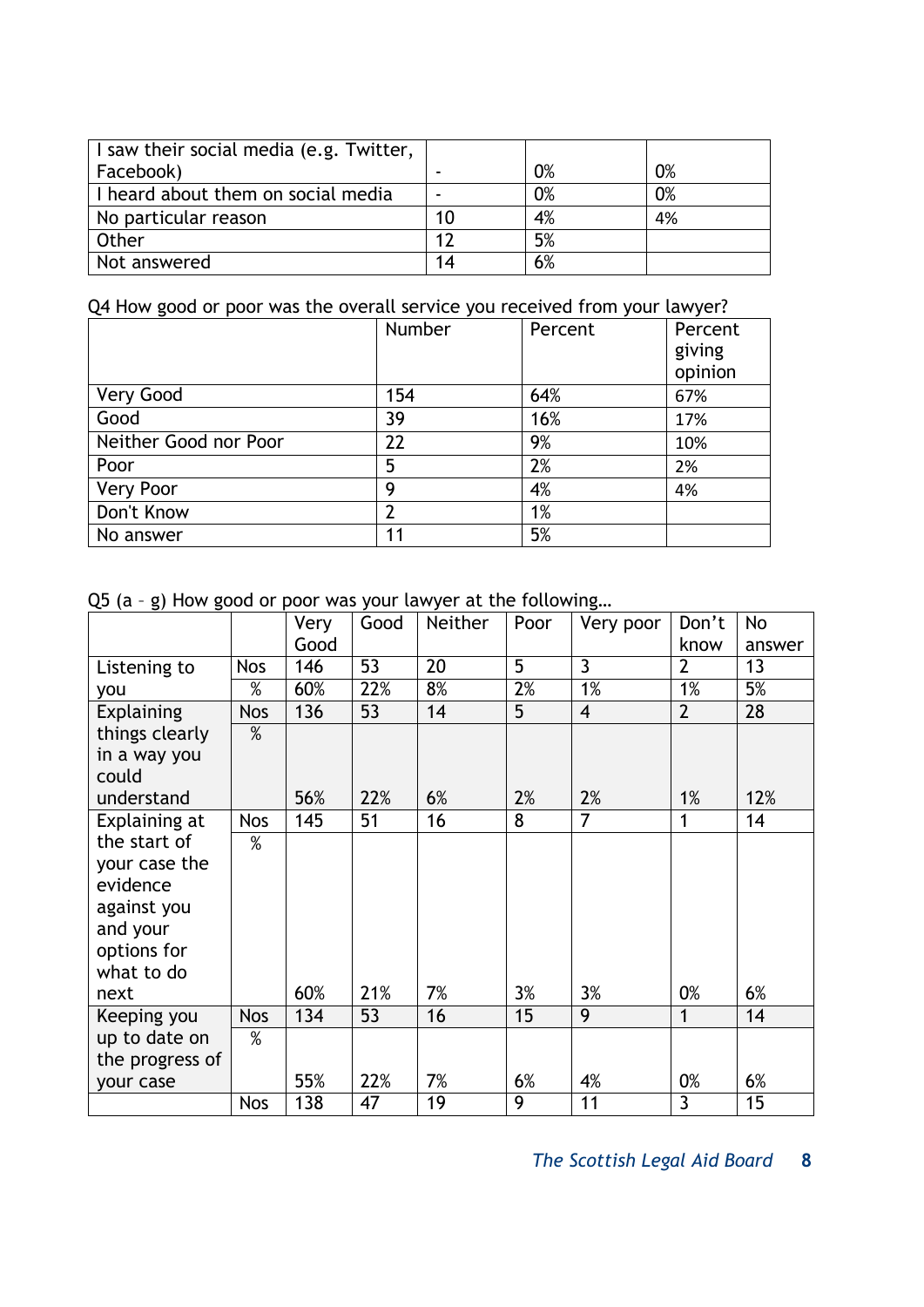| Preparing you  | $\%$       |     |     |    |    |    |    |    |
|----------------|------------|-----|-----|----|----|----|----|----|
| for what       |            |     |     |    |    |    |    |    |
| would happen   |            |     |     |    |    |    |    |    |
| in court       |            | 57% | 19% | 8% | 4% | 5% | 1% | 6% |
| Advising you   | <b>Nos</b> | 137 | 45  | 22 | 7  | 10 | 4  | 17 |
| about the      | %          |     |     |    |    |    |    |    |
| likely outcome |            |     |     |    |    |    |    |    |
| of your case   |            | 57% | 19% | 9% | 3% | 4% | 2% | 7% |
| Explaining the | <b>Nos</b> | 143 | 41  | 20 | 7  | 9  | 6  | 16 |
| outcome of     | %          |     |     |    |    |    |    |    |
| your case to   |            |     |     |    |    |    |    |    |
| you and what   |            |     |     |    |    |    |    |    |
| would happen   |            |     |     |    |    |    |    |    |
| next           |            | 59% | 17% | 8% | 3% | 4% | 2% | 7% |

Q6 (a – g) How good or poor were the following for keeping in touch with your solicitor…

|                |            | Very | Good           | Neither | Poor           | Very poor      | Don't          | <b>Not</b> | No     |
|----------------|------------|------|----------------|---------|----------------|----------------|----------------|------------|--------|
|                |            | Good |                |         |                |                | know           | used       | answer |
| Face-to-       | <b>Nos</b> | 114  | 44             | 19      | 8              | 7              |                | 25         | 24     |
| face           | $\%$       |      |                |         |                |                |                |            |        |
| meetings       |            | 47%  | 18%            | 8%      | 3%             | 3%             | 0%             | 10%        | 10%    |
|                | <b>Nos</b> | 56   | 26             | 13      | $\overline{4}$ | $\overline{3}$ |                | 69         | 70     |
| Email          | %          | 23%  | 11%            | 5%      | 2%             | 1%             | 0%             | 29%        | 29%    |
| Phone          | <b>Nos</b> | 114  | 50             | 17      | 6              | 6              | $\overline{2}$ | 18         | 29     |
| calls          | $\%$       | 47%  | 21%            | 7%      | 2%             | 2%             | 1%             | 7%         | 12%    |
|                | <b>Nos</b> | 22   | $\overline{7}$ | 10      | $\overline{2}$ | 3              |                | 113        | 84     |
| Video calls    | %          | 9%   | 3%             | 4%      | 1%             | 1%             | 0%             | 47%        | 35%    |
|                | <b>Nos</b> | 53   | 14             | 14      | 5              | 3              | $\overline{2}$ | 85         | 66     |
| <b>Texting</b> | %          | 22%  | 6%             | 6%      | 2%             | 1%             | 1%             | 35%        | 27%    |
|                | <b>Nos</b> | 35   | 10             | 9       | $\overline{4}$ | 3              | 1              | 105        | 75     |
| Messaging      | $\%$       | 14%  | 4%             | 4%      | 2%             | 1%             | 0%             | 43%        | 31%    |
| Letters /      | <b>Nos</b> | 113  | 54             | 14      | 7              | 3              |                | 15         | 35     |
| postal         | %          | 47%  | 22%            | 6%      | 3%             | 1%             | 0%             | 6%         | 14%    |

Q7 Would you use your lawyer again if you were charged with an offence?

|            | Number | Percent | Percent        |
|------------|--------|---------|----------------|
|            |        |         | giving opinion |
| Yes        | 198    | 82%     | 92%            |
| No         |        | 7%      | 8%             |
| Don't know |        | 7%      |                |
| No answer  | 10     | 4%      |                |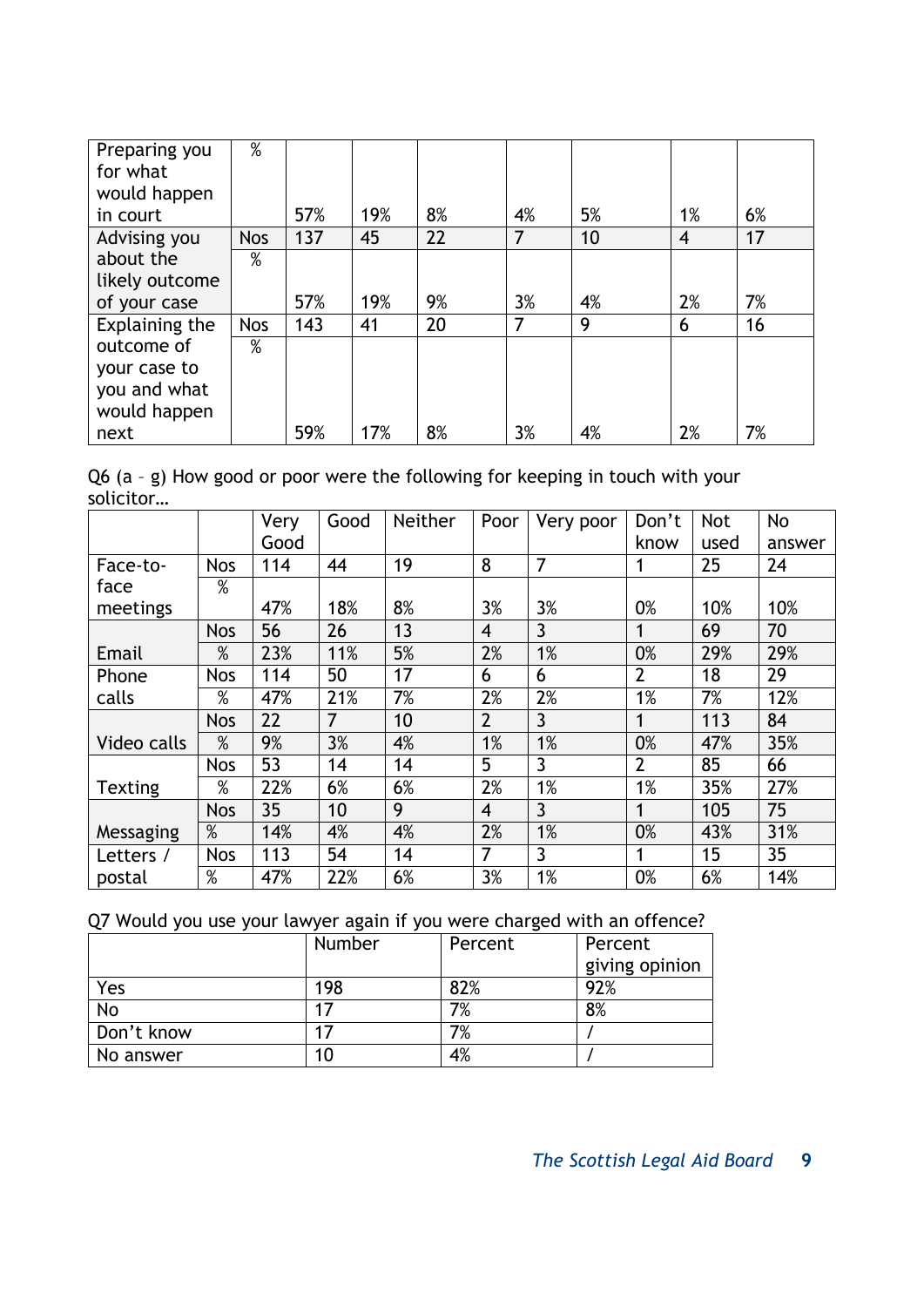|                | Number | Percent | Percent        |
|----------------|--------|---------|----------------|
|                |        |         | giving opinion |
| <b>Better</b>  | 105    | 43%     | 53%            |
| Worse          | 28     | 12%     | 14%            |
| About the Same | 67     | 28%     | 34%            |
| Don't Know     |        | 13%     |                |
| Not answered   | 10     | 4%      |                |

Q8 Was the outcome of your case better, worse or about the same as you expected?

Q9 Did you give your lawyer proof of income or savings?

|            | Number | Percent | Percent giving<br>opinion |
|------------|--------|---------|---------------------------|
| Yes        | 214    | 88%     | 93%                       |
| No         | 16     | 7%      | 7%                        |
| Don't know |        | 3%      |                           |
| No answer  |        | 2%      |                           |

Q9a Which of the following did you give your lawyer as proof of income or savings? Please tick all that apply

|                                         | Number | Percent |
|-----------------------------------------|--------|---------|
| Proof of benefits (e.g. benefits award  |        |         |
| letter)                                 | 143    | 67%     |
| Proof of income (e.g. wage slip / bank  |        |         |
| statement)                              | 91     | 43%     |
| Proof of savings (e.g. bank statement / |        |         |
| post office statement)                  | 48     | 22%     |
| Proof of outgoings (e.g. bills / rent   |        |         |
| payments)                               | 46     | 21%     |
| National Insurance number               | 84     | 39%     |
| Other (please write in below)           | 3      | 1%      |
| Not answered                            |        | 1%      |

Q9b Did you have any problems getting hold of the documents, such as a payslip or a bank statement, to give to your lawyer?

|                                 | Number | Percent | Percent<br>giving<br>opinion |
|---------------------------------|--------|---------|------------------------------|
| Yes, I had problems getting the |        |         |                              |
| documents                       | 12     | 6%      | 6%                           |
| No, I did not have any problems | 187    | 87%     | 94%                          |
| Don't know / can't remember     | 10     | 5%      |                              |
| Not answered                    | 5      | 2%      |                              |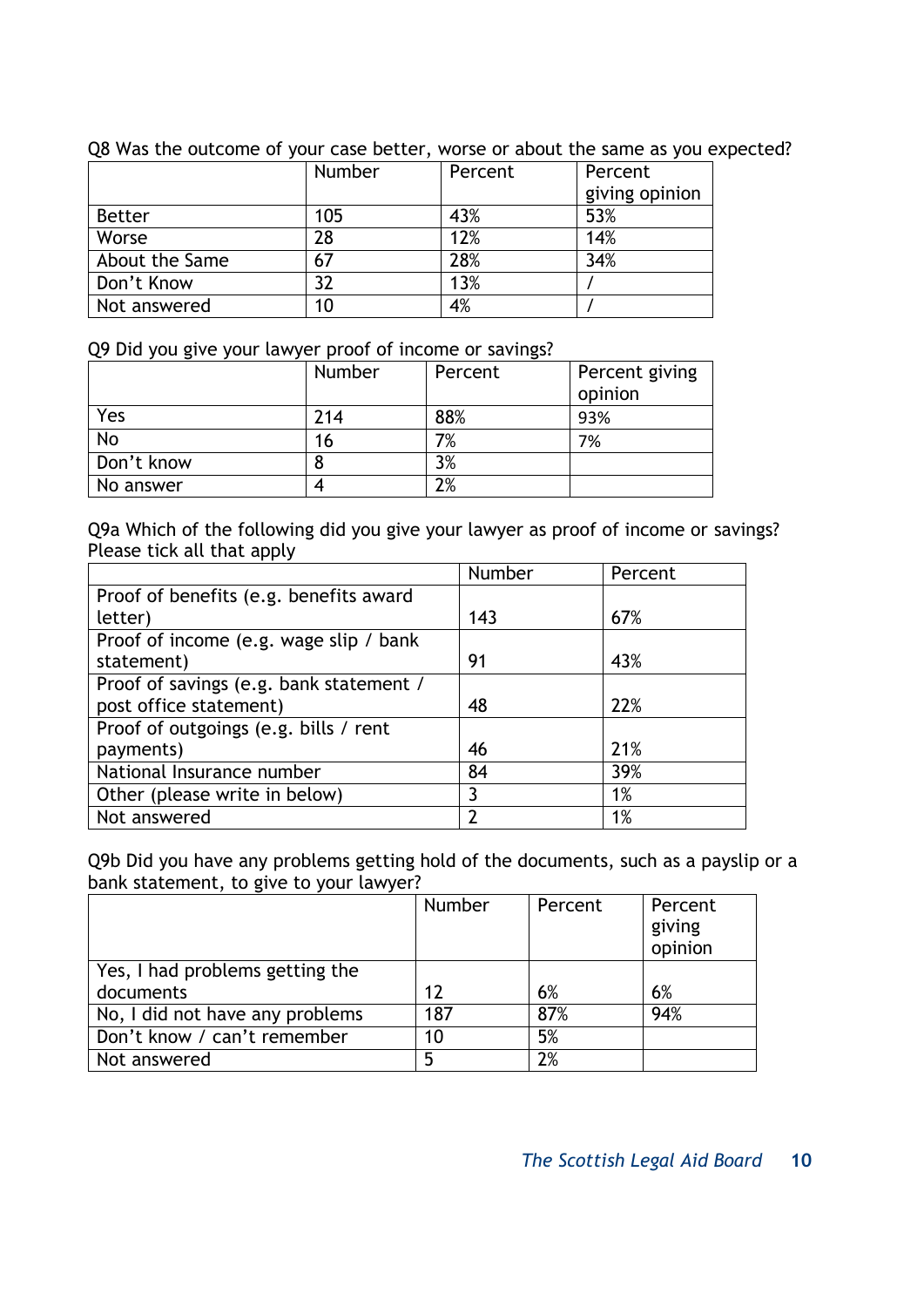Q10 Did you have any direct contact with the Scottish Legal Aid Board (SLAB) about your criminal case?

|            | Number | Percent | Percent |
|------------|--------|---------|---------|
|            |        |         | giving  |
|            |        |         | opinion |
| Yes        |        | 3%      | 3%      |
| <b>No</b>  | 206    | 85%     | 97%     |
| Don't know | 24     | 10%     |         |
| No answer  |        | 2%      |         |

Q10a How good or poor was the service you received from SLAB? Please tick one box only

|                       | Number | Percent | Percent |
|-----------------------|--------|---------|---------|
|                       |        |         | giving  |
|                       |        |         | opinion |
| Very Good             |        | 57%     | 67%     |
| Good                  |        | 29%     | 33%     |
| Neither Good nor Poor |        | 0%      |         |
| Poor                  |        | 0%      |         |
| <b>Very Poor</b>      |        | 0%      |         |
| Don't Know            |        | 0%      |         |
| No answer             |        | 14%     |         |

Q11 Did your case go to court?

|                                       | Number | Percent | Percent by |
|---------------------------------------|--------|---------|------------|
|                                       |        |         | court type |
| Yes - virtual court or online hearing |        |         |            |
| only                                  | 17     | 5%      | 6%         |
| Yes - at court building only          | 184    | 76%     | 85%        |
| Yes - at court and virtual court      | 20     | 8%      | 9%         |
| No                                    | g      | 4%      |            |
| Don't Know                            | 12     | 5%      |            |
| Not answered                          | 5      | 2%      |            |

Q12 How good or poor was your lawyer at representing you at court?

|                       | Number | Percent | Percent<br>giving<br>opinion |
|-----------------------|--------|---------|------------------------------|
| Very Good             | 145    | 67%     | 68%                          |
| Good                  | 40     | 19%     | 19%                          |
| Neither Good nor Poor | 16     | 7%      | 8%                           |
| Poor                  | 4      | 2%      | 2%                           |
| <b>Very Poor</b>      | 8      | 4%      | 4%                           |
| Don't Know            |        | 0%      |                              |
| Not answered          | າ      | 1%      |                              |

*The Scottish Legal Aid Board* **11**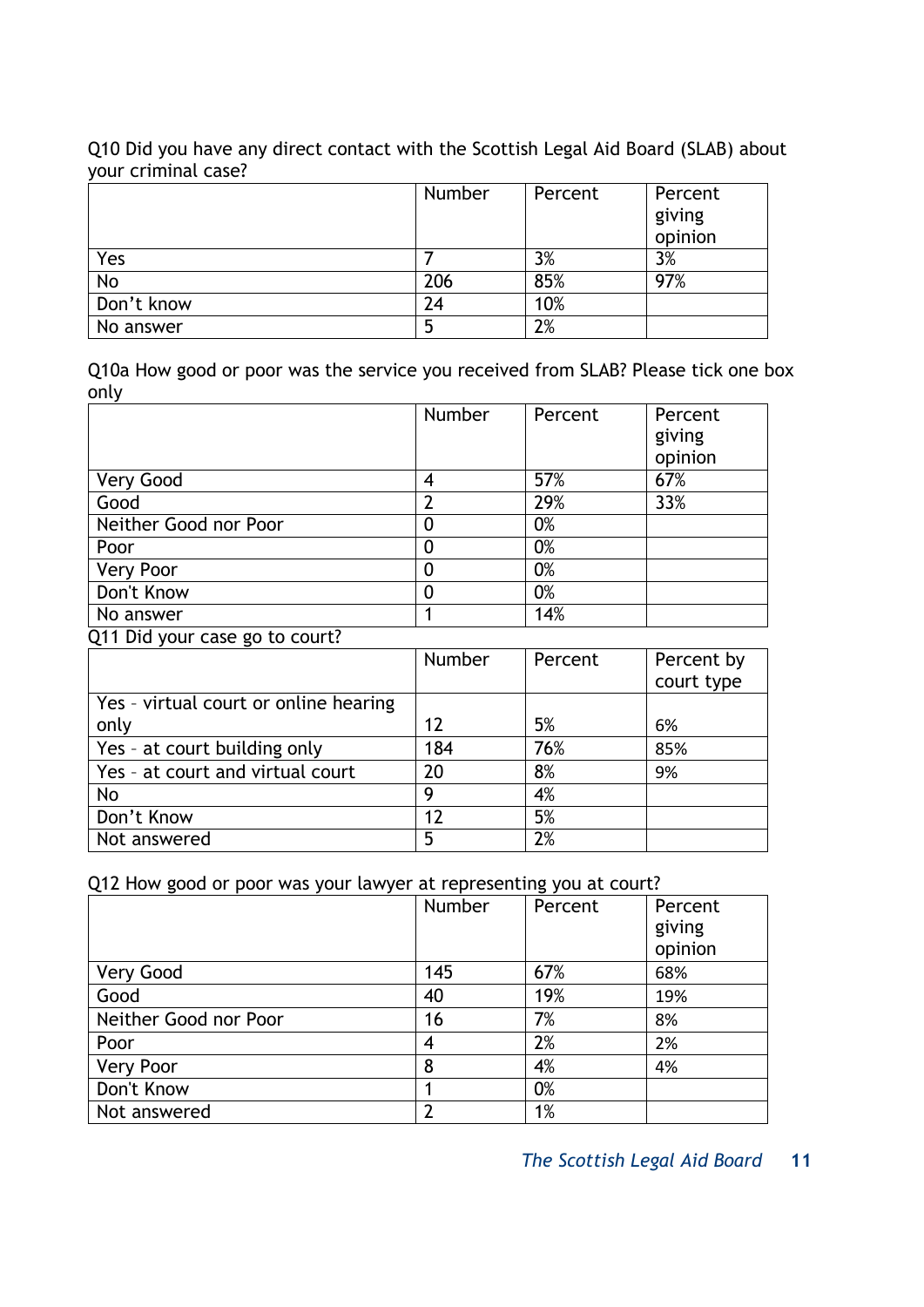Q13 (a – c) when your case was being heard at court how often did the following happen…..

|                        |      |        | Most   | Some   |        |       |       | <b>No</b> |
|------------------------|------|--------|--------|--------|--------|-------|-------|-----------|
|                        |      |        | of the | of the | Hardly |       | Don't | answe     |
|                        |      | Always | time   | time   | ever   | Never | know  | r         |
| I was able to speak to | No   | 132    | 32     | 14     | 16     | 10    | 6     | 6         |
| my lawyer privately if | $\%$ |        |        |        |        |       |       |           |
| I needed to            |      | 61%    | 15%    | 6%     | 7%     | 5%    | 3%    | 3%        |
| My court case started  | No   | 102    | 49     | 19     | 8      | 12    | 5     | 21        |
| when I was told it     | %    |        |        |        |        |       |       |           |
| would                  |      | 47%    | 23%    | 9%     | 4%     | 6%    | 2%    | 10%       |
| My case lasted for     | No   | 95     | 46     | 15     | 4      | 11    | 26    | 19        |
| around the time I was  | $\%$ |        |        |        |        |       |       |           |
| told it would          |      | 44%    | 21%    | 7%     | 2%     | 5%    | 12%   | 9%        |

Q14 How many times have you been prosecuted for a criminal offence (including the one you told us about in this survey)?

|              | 2  | Percent | Percent giving a |
|--------------|----|---------|------------------|
|              |    |         | figure           |
|              | 68 | 28%     | 35%              |
| $2$ to 5     | 69 | 29%     | 36%              |
| 6 to 10      | 21 | 9%      | 11%              |
| More than 10 | 35 | 14%     | 18%              |
| Don't know   | 35 | 14%     |                  |
| Not answered | 14 | 6%      |                  |

#### **Demographics section questions**

D1 What is your sex?

|                   | <b>Number</b> | Percent | Valid percent |
|-------------------|---------------|---------|---------------|
| Female            | 46            | 19%     | 20%           |
| Male              | 185           | 76%     | 80%           |
| Prefer not to say |               | 0%      |               |
| Not answered      | 10            | 4%      |               |

#### D2 What age range are you in?

|          | Number | Percent | Valid percent |
|----------|--------|---------|---------------|
| 18 to 24 | 1 থ    | 5%      | 6%            |
| 25 to 34 | 40     | 17%     | 17%           |
| 35 to 44 | 57     | 24%     | 25%           |
| 45 to 54 | 67     | 28%     | 29%           |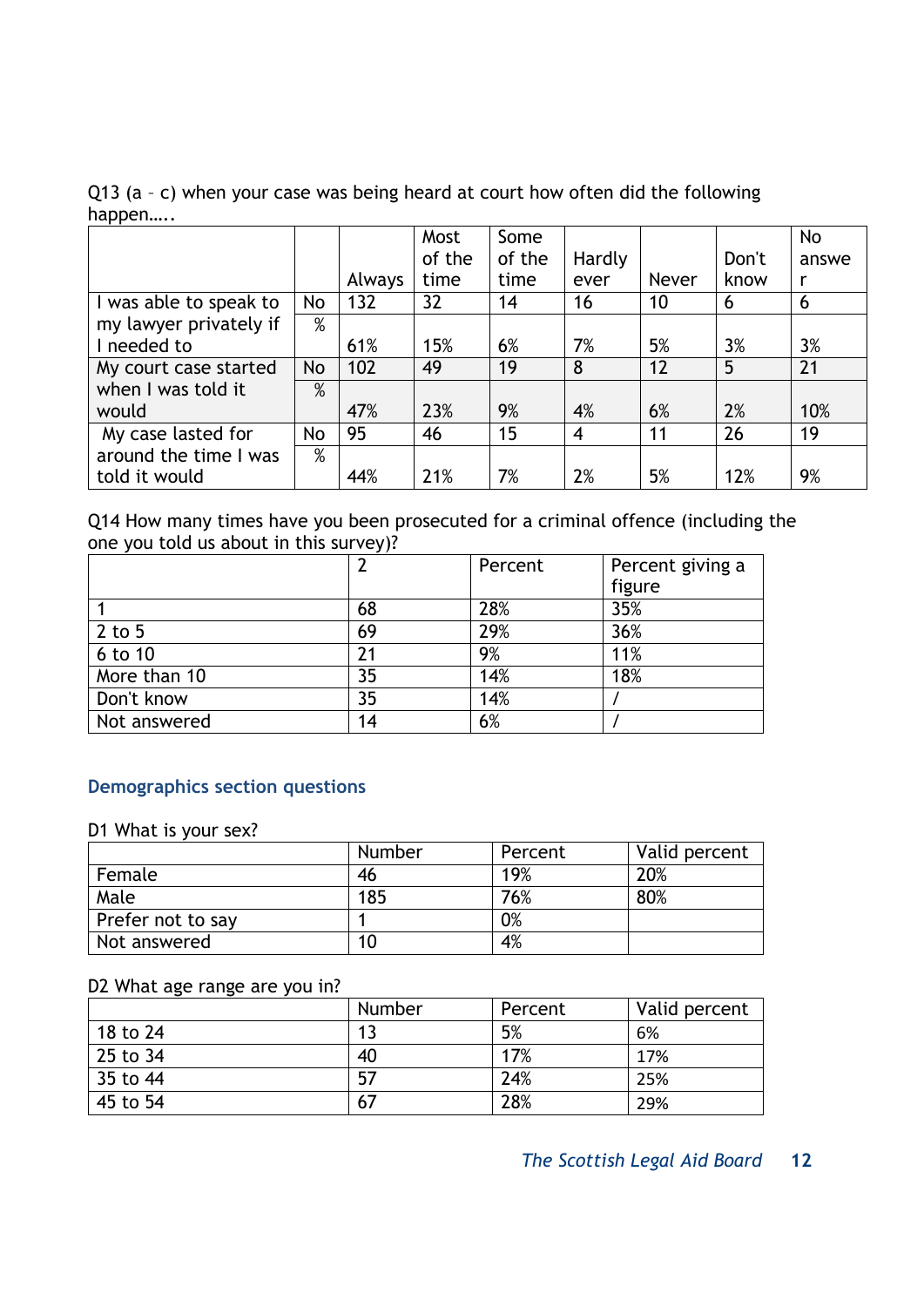| 55 to 64          | <u>JJ</u> | 14% | 14% |
|-------------------|-----------|-----|-----|
| $65+$             | ำ.        | 9%  | 9%  |
| Prefer not to say |           | 1%  |     |
| Not answered      |           | 4%  |     |

D3 Do you have any of the following, which have lasted, or are expected to last, at least 12 months? Tick all that apply

|                                             | <b>Number</b> | Percent of | Percent of |
|---------------------------------------------|---------------|------------|------------|
|                                             |               | responses  | valid      |
|                                             |               |            | responses  |
| Mental health condition                     | 121           | 50%        | 56%        |
| Long term illness, disease or condition     | 66            | 27%        | 30%        |
| Physical disability                         | 61            | 25%        | 28%        |
| Learning disability                         | 36            | 15%        | 17%        |
| Learning difficulty                         | 27            | 11%        | 12%        |
| Developmental disorder                      | 19            | 8%         | 9%         |
| Deafness or partial hearing loss            | 17            | 7%         | 8%         |
| Blindness or partial sight loss             | 9             | 4%         | 4%         |
| Full or partial loss of voice or difficulty |               |            |            |
| speaking                                    | 2             | 1%         | 1%         |
| Other condition                             | 20            | 8%         | 9%         |
| No condition                                | 48            | 20%        | 22%        |
| Prefer not to say                           | 10            | 4%         |            |
| Not answered                                | 15            | 6%         |            |

#### *Other conditions*

Eight respondents mentioned physical conditions or disabilities only, six mentioned mental health issues only and five described having both physical and mental health issues. Six of those describing other conditions had chronic obstructive pulmonary disease or other severe lung problems.

D4 Are your day-to-day activities limited because of a health problem or disability which has lasted, or is expected to last, at least 12 months? Please include problems related to old age.

|                       | <b>Number</b> | Percent | Valid percent |
|-----------------------|---------------|---------|---------------|
| Yes, limited a lot    | 93            | 38%     | 43%           |
| Yes, limited a little | 50            | 21%     | 23%           |
| <b>No</b>             | 77            | 30%     | 33%           |
| Prefer not to say     | 18            | 7%      |               |
| Not answered          | Q             | 4%      |               |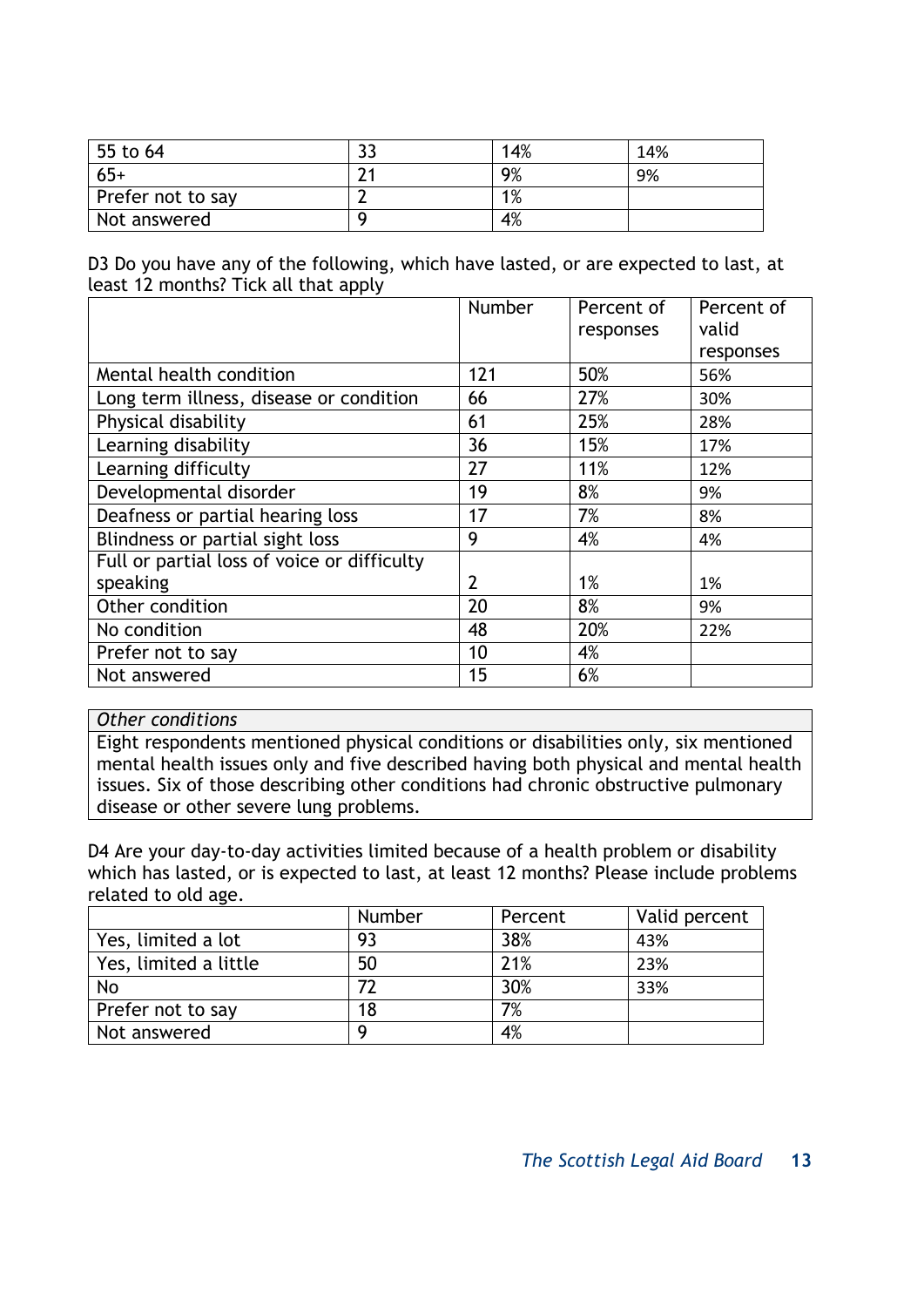#### D5 What is your ethnic group?<sup>3</sup>

|                                                        | Number | Percent |
|--------------------------------------------------------|--------|---------|
| White - Scottish                                       | 209    | 86%     |
| White - Other British                                  | 18     | 7%      |
| White - Any Other White Ethnic Group (please           |        |         |
| write in below)                                        | 2      | 1%      |
| Asian, Scottish Asian or British Asian - Chinese,      |        |         |
| Scottish Chinese or British Chinese                    | 2      | 1%      |
| White - Polish                                         |        | 0.5%    |
| Asian, Scottish Asian or British Asian - Pakistani,    |        |         |
| Scottish Pakistani or British Pakistani                |        | 0.5%    |
| Asian, Scottish Asian or British Asian - Indian,       |        |         |
| Scottish Indian or British Indian                      |        | 0.5%    |
| Asian, Scottish Asian or British Asian - Other         |        |         |
| (please write in below)                                |        | 0.5%    |
| African, Scottish African or British African - (please |        |         |
| write in below, e.g. Nigerian, Somali)                 |        | 0.5%    |
| Prefer not to say                                      | 3      | 1%      |
| Not answered                                           | 3      | 1%      |

D6 We would like to know whether you are currently, or ever have been, 'looked after' by a Local Authority, including continuing care to age 21. By 'looked after' we mean: subject to a supervision order with no condition of residence; with foster carers, in a residential care home, in a residential school or a secure unit. Which of the following applies to you?

|                                                | Number | Percent | Percent |
|------------------------------------------------|--------|---------|---------|
| Currently 'looked after' by a Local Authority  | 16     | 7%      | 7%      |
| Have previously been 'looked after' by a Local |        |         |         |
| Authority                                      | 22     | 9%      | 9%      |
| Never been 'looked after' by a Local Authority | 170    | 70%     | 70%     |
| Prefer not to say                              | 18     | 7%      | 7%      |
| Not answered                                   | 16     | 7%      | 7%      |

<sup>-</sup><sup>3</sup> Answer options not selected by any respondents are not included in the table. This question, and the answer options, used the wording from the ethnicity question in Scotland's Census 2022.